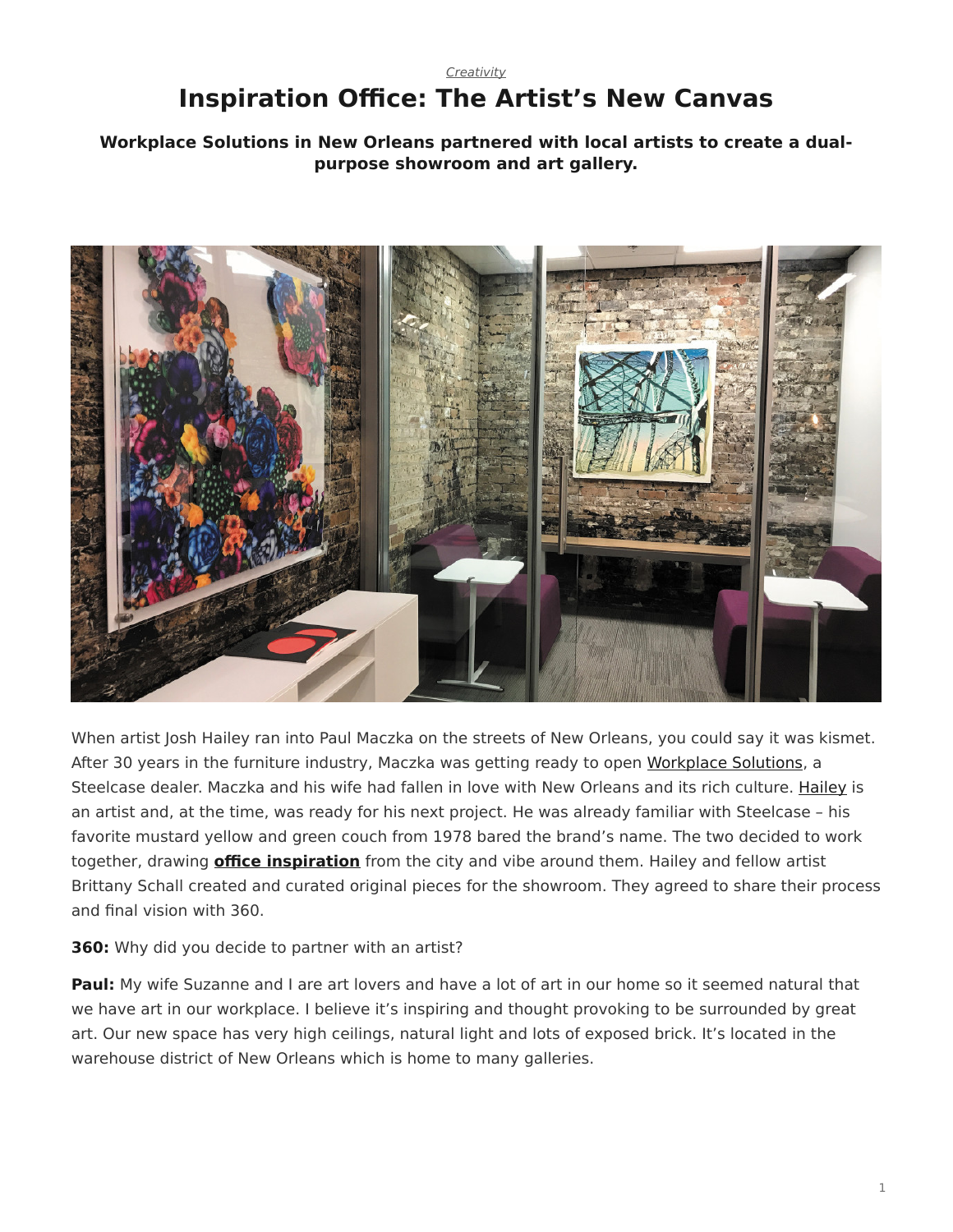**360:** What was the [creative process](https://www.steelcase.com/research/articles/topics/creativity/creative-shift/) like working together?

**Paul:** Josh and Brittany were two of the first people to see our space when it was still just an empty box. They had a vision for what they wanted to do early on. We gave them feedback on what we did and didn't like. For the most part, they had free reigns and decided on pieces and placement. We were definitely interested in reflecting the local New Orleans culture in our space.

**Josh:** We put a lot of thought into art, location and material. Every space in the showroom is calculated for thought, experience and comfort.

**360:** You use sculpture, paint and photos. How important is materiality to getting the right feel within a space?

**Josh:** Material and medium are everything. When I'm designing for a specific location, like Workplace Solutions, I look at products on the floor and try to marry them to the walls. The furniture and art are a special combination that need to be a perfect pairing for a great atmosphere.

**360:** Why do you think art is important in the workplace?

**Paul:** I think art enriches our lives and we spend most of our lives in the workplace. It helps establish the culture of our organization.

**Josh:** I think art is intrinsic for collaboration and spontaneity. I think there is an open endlessness to art on all levels that allows the viewer to be inquisitive, open and ready for discussion. It helps people push boundaries and expand their thinking.